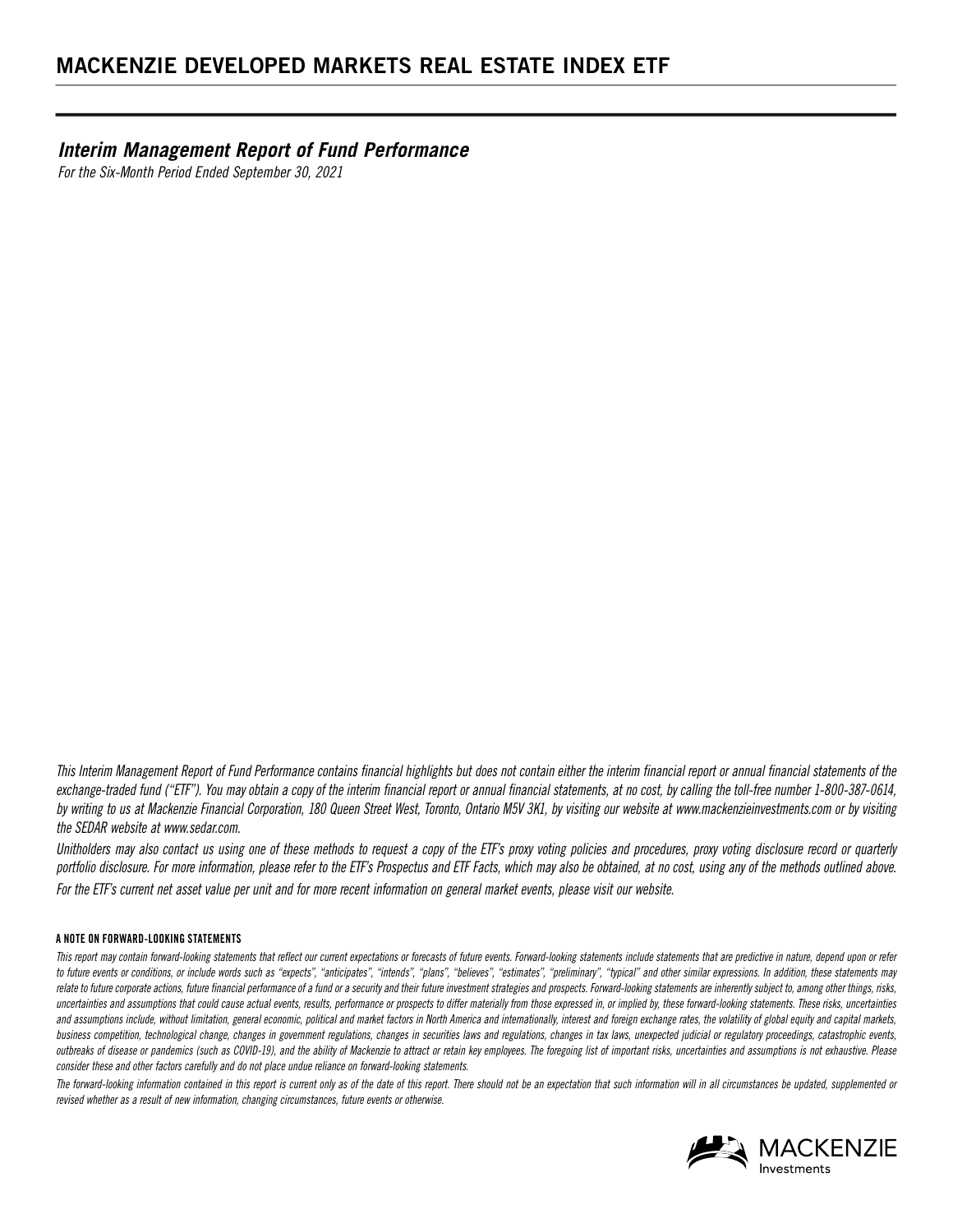# **MACKENZIE DEVELOPED MARKETS REAL ESTATE INDEX ETF**

INTERIM MANAGEMENT REPORT OF FUND PERFORMANCE | For the Period Ended September 30, 2021

## **Management Discussion of Fund Performance**

#### November 11, 2021

This Management Discussion of Fund Performance presents the portfolio management team's view on the significant factors and developments that have affected the ETF's performance and outlook in the six-month period ended September 30, 2021 (the "period"). If the ETF was established during the period, "period" represents the period since inception.

In this report, "Manager" refers to Mackenzie Financial Corporation, the manager of the ETF. In addition, net asset value ("NAV") refers to the value of the ETF as calculated for subscription and redemption purposes, on which the discussion of ETF performance is based.

This report should be read in conjunction with the annual Management Report of Fund Performance for the year ended March 31, 2021. Please read *A Note on Forward-Looking Statements* on the first page of this document.

### *Results of Operations*

#### **Investment Performance**

During the period, the ETF returned 9.4% (after deducting fees and expenses). This compares with the Solactive GBS Developed Markets Real Estate CAD Index return of 9.7%. All index returns are calculated on a total return basis in Canadian dollar terms. Investors cannot invest in an index without incurring fees, expenses and commissions, which are not reflected in the index returns.

The period was characterized by rising commodity prices, supply chain issues and rolling economic interruptions worldwide due to the emergence of the COVID-19 Delta variant. In China, efforts to regulate e-commerce, online gaming and for-profit education led to a sharp decline in equity valuations. Despite the largest monthly decline of 2021 in September, global markets ended the period higher.

Through the period, the ETF invested substantially all its assets in the stocks that make up the index, holding each stock in approximately the same proportion as its weighting in the index. Alternatively, the ETF may use a sampling methodology to invest in broadly diversified securities that collectively approximate the full index in terms of key characteristics.

The difference in performance between the ETF and the index resulted primarily from management fees and other operating expenses.

Over the period, changes were made to the ETF's holdings to reflect changes in the composition of the index.

#### **Net Assets**

The ETF's net assets increased by 8.1% during the period to \$6.0 million. This change was composed primarily of \$0.5 million in net income (including any interest and/or dividend income) from investment performance, after deducting fees and expenses, and a decrease of \$0.1 million due to net unitholder activity (including sales, redemptions and cash distributions).

### *Recent Developments*

Ongoing uncertainty regarding the duration and long-term impact of the COVID-19 pandemic and the implementation of vaccination programs, as well as the efficacy of government and central bank monetary and fiscal interventions, may continue to affect the ETF's performance in future periods.

Because the ETF is an index fund, neither market expectations nor recent developments affect the composition of the portfolio.

Effective September 22, 2021, Atul Tiwari was appointed to the Mackenzie Funds' Independent Review Committee.

### *Related Party Transactions*

#### **Management Fees**

The annualized management expense ratio ("MER") for the ETF during the period ended September 30, 2021, was similar to the MER for the year ended March 31, 2021. Total expenses paid vary from period to period mainly as a result of changes in average assets in the ETF. The MERs are presented in the *Financial Highlights* section of this report. The ETF paid management fees to Mackenzie at the annual rate of 0.40%.

The management fee for the ETF is calculated and accrued daily as a percentage of its NAV. The ETF's management fees were used by Mackenzie to pay for the costs of managing the investment portfolio of the ETF, including providing investment analysis and recommendations, making investment decisions, making brokerage arrangements for the purchase and sale of the investment portfolio, providing other services and licensing the index, and to pay for all costs and expenses (other than certain specified fund costs as more fully described in the Prospectus) required to operate the ETF.

#### **Other Related Party Transactions**

The ETF did not rely on an approval, positive recommendation or standing instruction from the Mackenzie Funds' Independent Review Committee with respect to any related party transactions in the period.

## **Past Performance**

The following bar chart presents the performance of the ETF for each of the fiscal periods shown. The chart shows, in percentage terms, how much an investment made on the first day of each fiscal period, or on the ETF's inception date (September 24, 2020), as applicable, would have increased or decreased by the last day of the fiscal period presented.

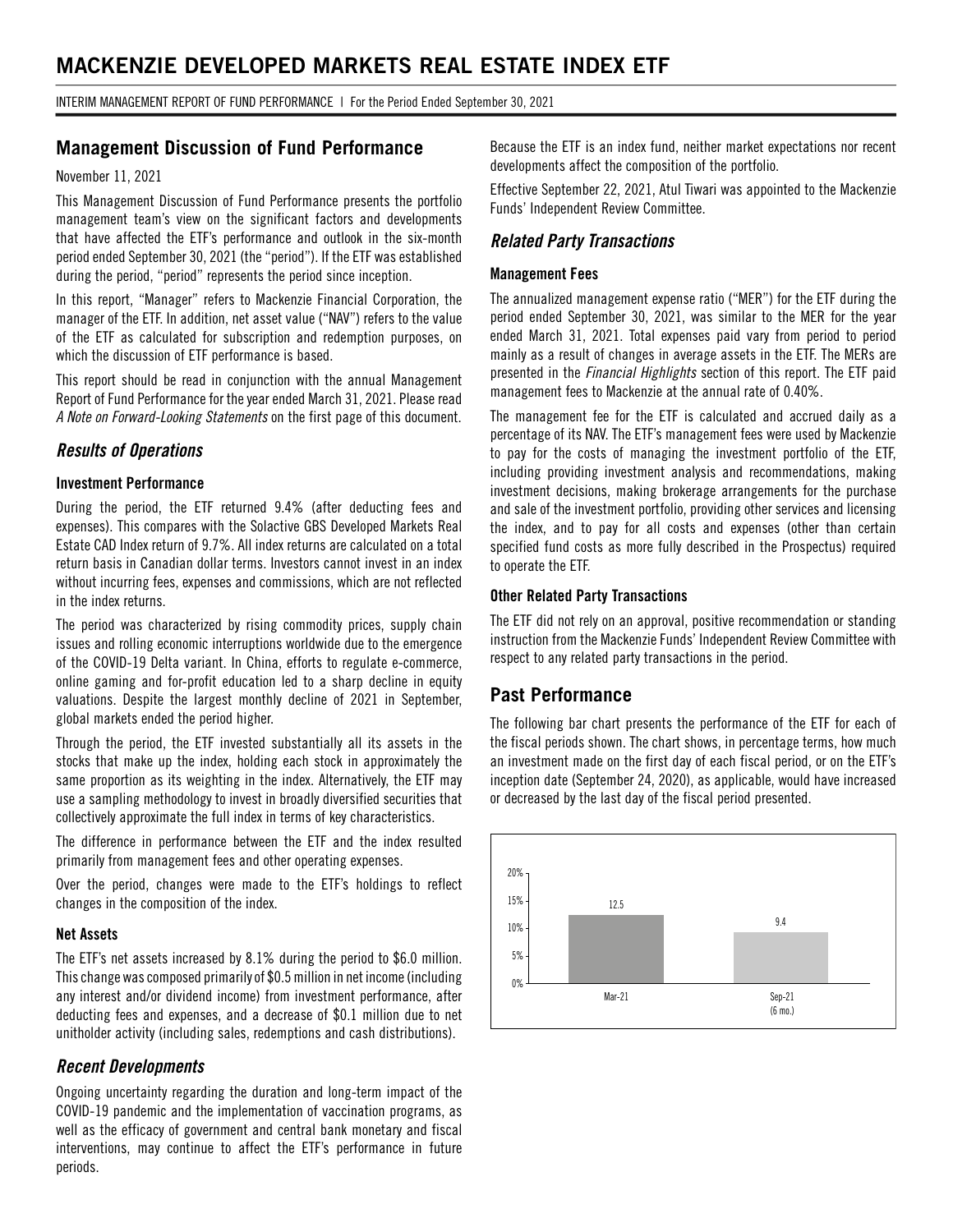# **MACKENZIE DEVELOPED MARKETS REAL ESTATE INDEX ETF**

INTERIM MANAGEMENT REPORT OF FUND PERFORMANCE | For the Period Ended September 30, 2021

# **Summary of Investment Portfolio** at September 30, 2021

| <b>Portfolio Allocation</b>              | % of NAV |
|------------------------------------------|----------|
| Equities                                 | 99.5     |
| Cash and short-term investments          | 0.3      |
| Other assets (liabilities)               | 0.2      |
| <b>Regional Allocation</b>               | % of NAV |
| <b>United States</b>                     | 62.7     |
| Japan                                    | 8.3      |
| Hong Kong                                | 4.7      |
| Australia                                | 4.5      |
| <b>United Kingdom</b>                    | 3.6      |
| Germany                                  | 3.3      |
| Canada                                   | 3.0      |
| Singapore                                | 2.5      |
| Sweden                                   | 1.4      |
| France                                   | 1.3      |
| <b>Other</b>                             | 1.2      |
| Belgium                                  | 1.0      |
| Switzerland                              | 0.8      |
| Israel                                   | 0.7      |
| Luxembourg                               | 0.5      |
| Cash and short-term investments          | 0.3      |
| Other assets (liabilities)               | 0.2      |
| <b>Sector Allocation</b>                 | % of NAV |
| Considiand real setate investment trucks | ດ1 ດ     |

| Specialized real estate investment trusts<br>Industrial real estate investment trusts | 21.2<br>11.9 |
|---------------------------------------------------------------------------------------|--------------|
| Residential real estate investment trusts                                             | 10.6         |
| Retail real estate investment trusts                                                  | 10.6         |
| Real estate operating companies                                                       | 8.5          |
| Office real estate investment trusts                                                  | 7.7          |
| Diversified real estate investment trusts                                             | 7.0          |
| Diversified real estate activities                                                    | 6.0          |
| Health care real estate investment trusts                                             | 5.6          |
| Real estate services                                                                  | 3.2          |
| Mortgage real estate investment trusts                                                | 2.5          |
| Hotel and resort real estate investment trusts                                        | 1.9          |
| Real estate development                                                               | 1.6          |
| Homebuilding                                                                          | 0.7          |
| 0ther                                                                                 | 0.5          |
| Cash and short-term investments                                                       | 0.3          |
| Other assets (liabilities)                                                            | 0.2          |

*The ETF did not hedge its foreign currency exposure at the end of the period.*

## *Top 25 Positions*

| American Tower Corp.                   | 5.2     |
|----------------------------------------|---------|
| ProLogis Inc.                          | 4.0     |
| Crown Castle International Corp.       | 3.2     |
| <b>Public Storage</b>                  | 1.9     |
| Simon Property Group Inc.              | 1.9     |
| Digital Realty Trust Inc.              | 1.8     |
| SBA Communications Corp.               | $1.6\,$ |
| Vonovia SF                             | 1.5     |
| Welltower Inc.                         | 1.5     |
| CB Richard Ellis Group Inc.            | 1.4     |
| AvalonBay Communities Inc.             | 1.3     |
| Alexandria Real Estate Equities Inc.   | 1.3     |
| <b>Equity Residential</b>              | 1.3     |
| Goodman Group                          | 1.2     |
| Weyerhaeuser Co.                       | 1.2     |
| Realty Income Corp.                    | 1.1     |
| Extra Space Storage Inc.               | 1.0     |
| Invitation Homes Inc.                  | 0.9     |
| Mid-America Apartment Communities Inc. | 0.9     |
| Mitsui Fudosan Co. Ltd.                | 0.9     |
| Essex Property Trust Inc.              | 0.9     |
| Ventas Inc.                            | 0.9     |
| Sun Communities Inc.                   | 0.9     |
| Segro PLC                              | 0.8     |
| Mitsubishi Estate Co. Ltd.             | 0.8     |

**of total net asset value 39.4**

*The ETF held no short positions at the end of the period.* 

*The investments and percentages may have changed since September 30, 2021, due to the ongoing portfolio transactions of the ETF.*